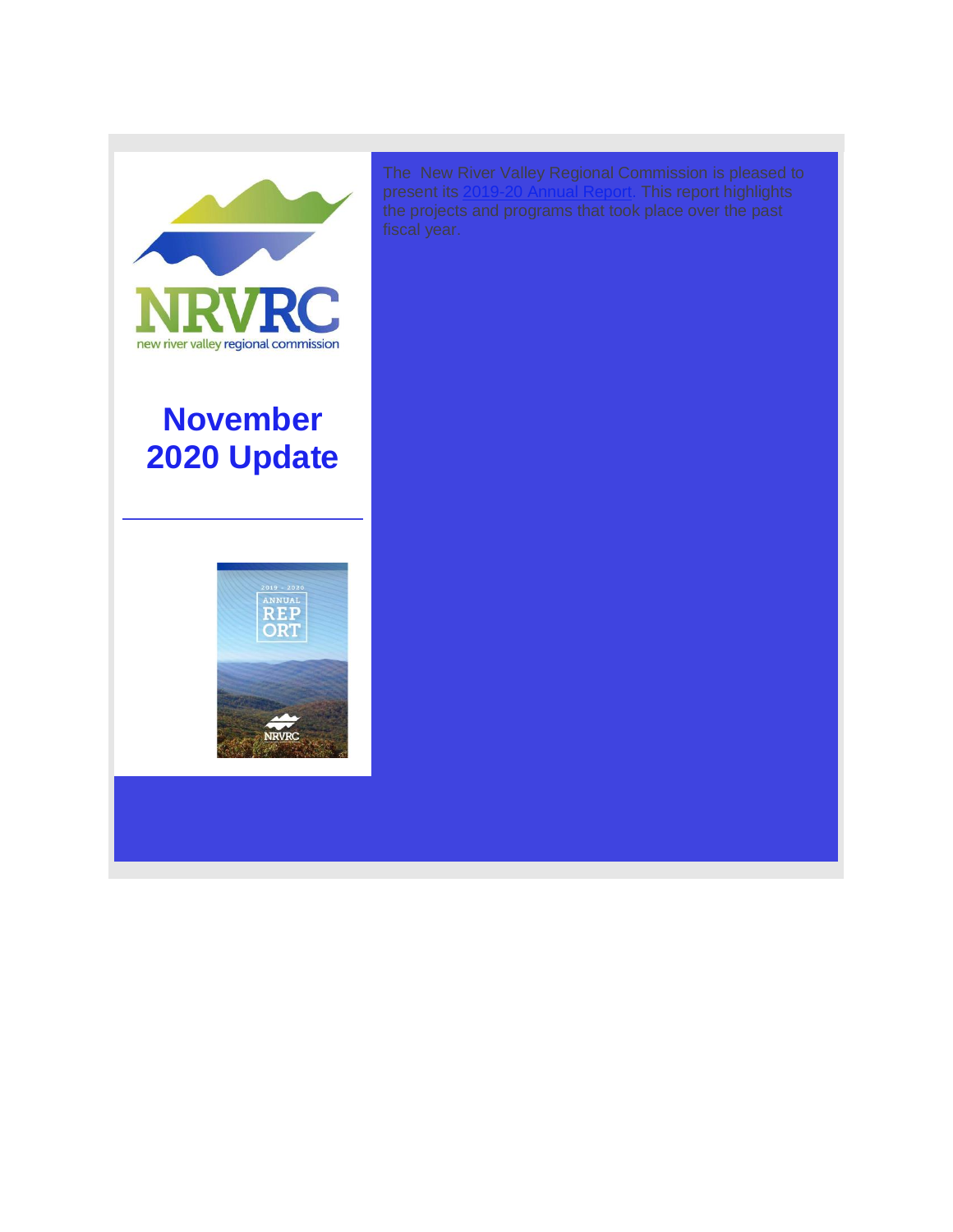# Virginia Outdoors Plan Survey

The Virginia Outdoors Plan Survey is currently available. Completion of this survey provides useful information about the activities and desires of outdoor recreation for all Virginians. Reports on this crowd-sourced survey will be included in the 2023 Virginia Outdoors Plan which is the Statewide Comprehensive Outdoor Recreation Plan (SCORP). Comments from the New River Valley will inform future planning needs and provide a greater understanding of recreation needs at the local and state level. This survey will replace the regional public meetings that usually inform the Virginia Outdoors Plan. Learn more about the Virginia Outdoors Plan



here: [https://www.dcr.virginia.gov/recreational-planning/vop](http://r20.rs6.net/tn.jsp?f=001ePxolpQtdb5qH7HaU10RqkmMe1YQyUt1d_B74Ke1Z2AUvNC-xrsbQCqJNLIL2BCnm2tEAegcsgexh17BYnYJJKDCRgm0M1TBt9iltBmUphh07zrKeQNLmsXPz3idASMFpoz2ywu9MRXSwtUIYm7aUMYIrOnjdlo8vMuPZHCUjqNEJcYFhJJmUhHmFKrf4Ri8&c=PNCl1idaHybkI5Ae0TQ3oQXW3nl5oIbmlTgUdqCbJAV52bywjSoBPQ==&ch=ygLaZN9QULdMhbnJdZDdM9djf9eHzkfXbSVZ4n__t33mK7IS0P4Klw==) Complete the survey before Nov 30, 2020: https photo credit: Alisa Moody

For more information contact Nicole Hersch [\(nicole@nrvrc.org\)](mailto:nicole@nrvrc.org), 540-639-9313.

### New River Water Trail Expansion Strategic Plan



The Regional Commission recently received notice of a grant award from the Appalachian Regional Commission's POWER Initiative! We'll use this support for the *New River Water Trail Expansion Strategic Plan*, which will develop a plan to cultivate natural assets around the New River to increase talent attraction, tourism, and job growth. The project will formulate a strategy to improve river accessibility and trail signage, provide a market analysis of user groups and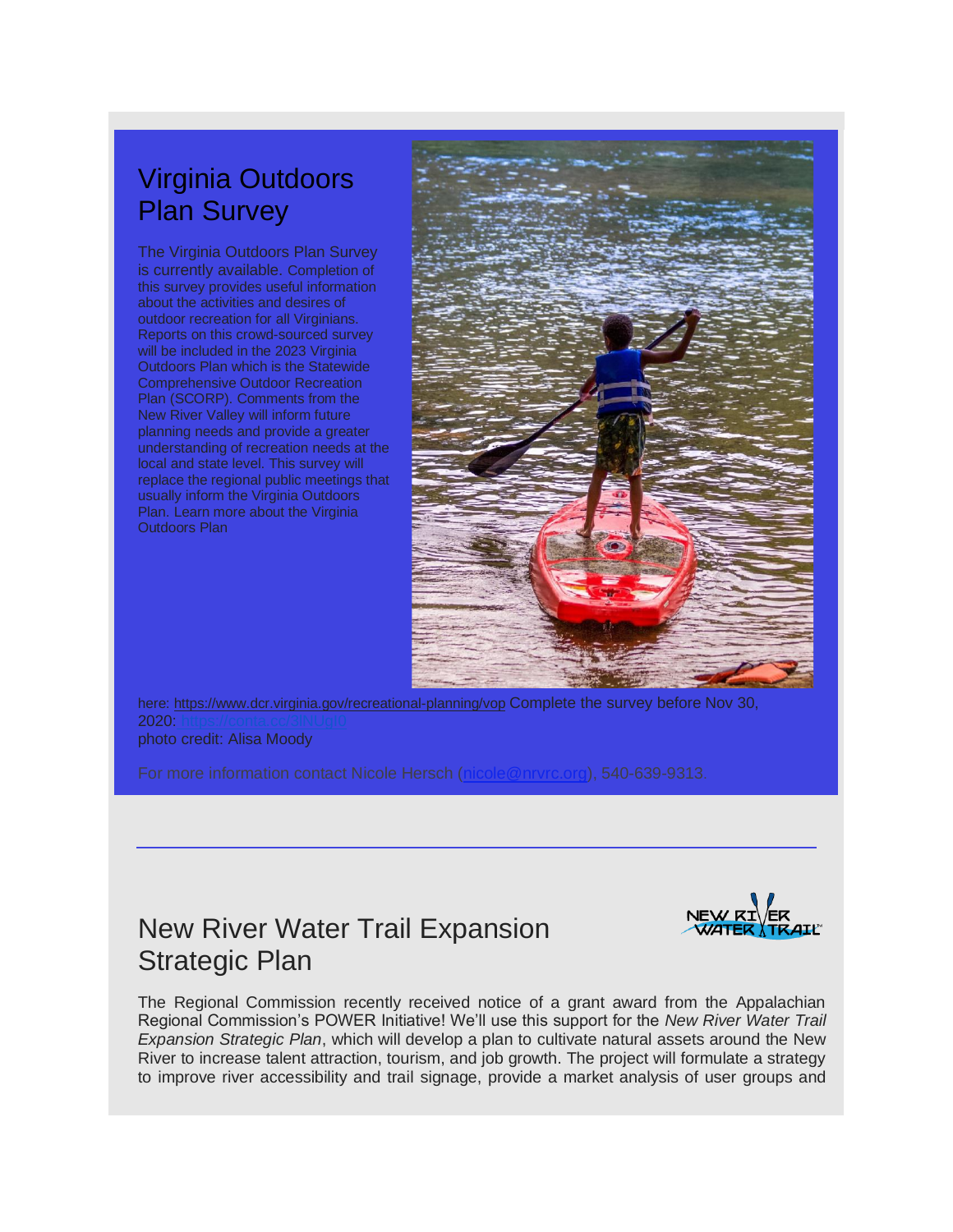potential partners, and create a marketing strategy for the water trail. The strategic plan will develop an expansion model that can be applied throughout Virginia and its surrounding Appalachian states. This is one of 51 recently announced POWER projects aimed at strengthening and diversifying Appalachia's coal-impacted communities.

For further information, please contact Nicole Hersch [\(nicole@nrvrc.org\)](mailto:nicole@nrvrc.org), 540-639-9313.

## Giles County hosts Recreation Economy for Rural Communities Workshop

On October 26-28<sup>th</sup>, the Town of Pembroke and Giles County 'hosted' a virtual workshop as part of the Recreation Economy for Rural Communities (RERC) program. Through RERC assistance, a planning team appointed by EPA and its federal counterparts will help partner communities create an action plan to grow the local outdoor recreation economy in ways that promote sustainable resource management and environmentally friendly community development. Recreation Economy for Rural Communities is sponsored by the USDA-Forest Service, the Northern Border Regional Commission, and EPA.

#### [Full Article](http://r20.rs6.net/tn.jsp?f=001ePxolpQtdb5qH7HaU10RqkmMe1YQyUt1d_B74Ke1Z2AUvNC-xrsbQCqJNLIL2BCnDdHfGhJknSWYqKV7A3YdQv-NlOwrdss1PcANI9QyT_kz0hMTJXR5kw7otpUwcNAT2x0aXkcyfC18CiXFH6xUgjyeXpvRrMvXWtjTvmsQ4lcgTyDLpmwRyLPhGb0IniKhIildI8TpEgD5FXj3CCmYvsjMhjNQr1vQt0ZrJ6umy_A=&c=PNCl1idaHybkI5Ae0TQ3oQXW3nl5oIbmlTgUdqCbJAV52bywjSoBPQ==&ch=ygLaZN9QULdMhbnJdZDdM9djf9eHzkfXbSVZ4n__t33mK7IS0P4Klw==)

For further information, please contact Patrick O'Brien [\(pobrien@nrvrc.org\)](mailto:pobrien@nrvrc.org), 540-639-9313.

## Blue Ridge Virtual Eco Fair

Sustain Floyd is hosting the Blue Ridge Virtual Eco Fair November  $14<sup>th</sup>$  and  $15<sup>th</sup>$ . This year's Eco Fair is a well-curated educational program consisting of panels, live lessons, and workshops in subjects of homestead start-up, perma-culture design, earth systems awareness, organic gardening, as well as simple construction techniques to increase a building's energy efficiency and livability. In conjunction with the event, RIDE Solutions was



brought on to moderate a live panel discussion regarding alternative transportation. This panel discussion will discuss the latest innovations and trends regarding alternative transportation and will include multiple transportation experts.

For further information, please contact James Jones [\(jjones@nrvrc.org\)](mailto:jjones@nrvrc.org), 540-639-9313.